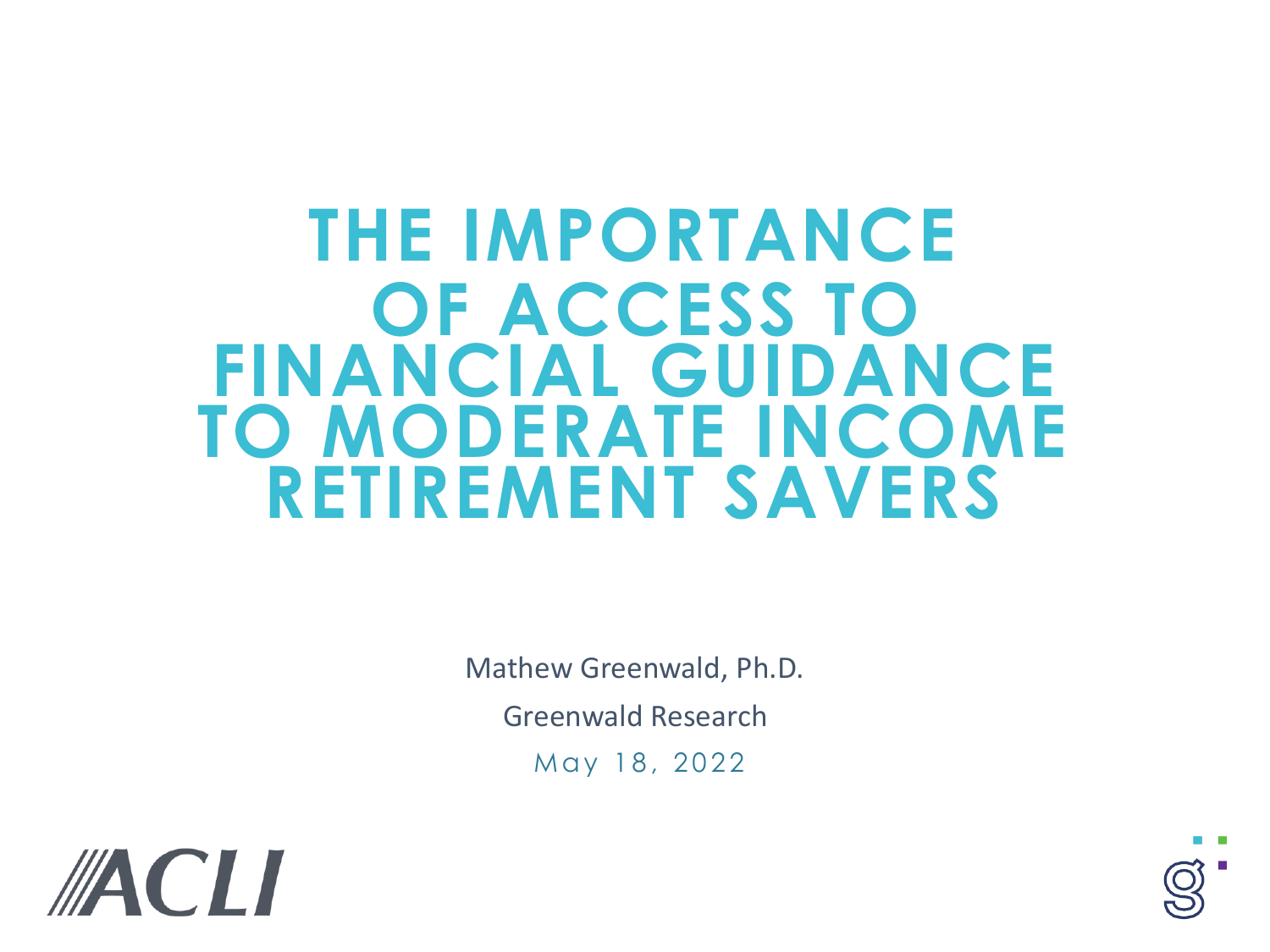## **Methodology**

Five hundred and six people responded to an online survey conducted from March 10 through April 18, 2022.

All respondents:

- Are between ages 55 and 70
- Are financial decision-makers
- Have an annual household income of \$35,000 to \$149,999
- Have \$25,000 to \$235,000 in savings and investments
- Work with a financial professional who is compensated by commission or plan to work with a financial professional in the near future, rather than an ongoing regular fee arrangement for portfolio management

Survey represented the racial and ethnic diversity of the U.S. population.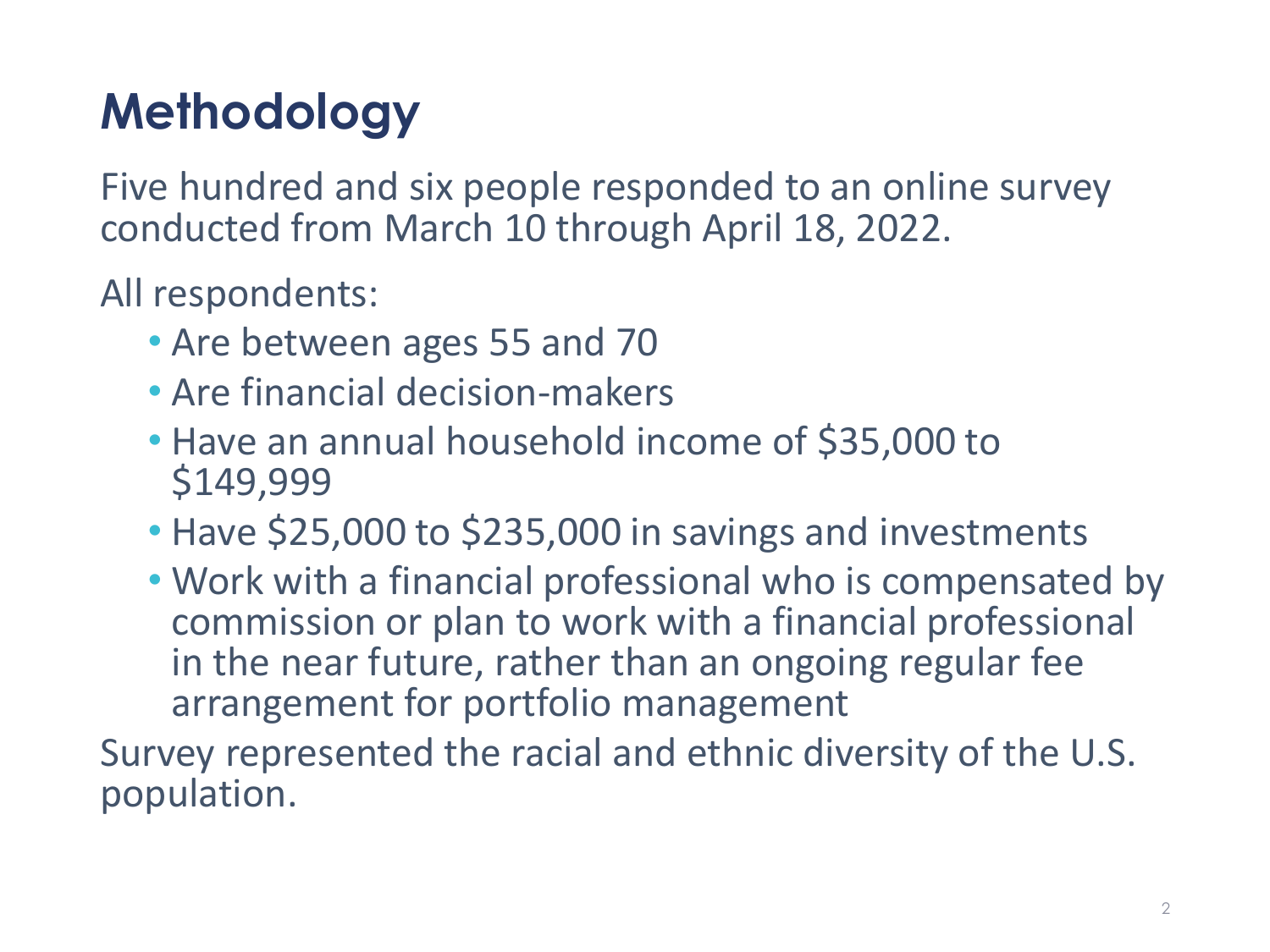## **Key Points**

These moderate income guided, or guidance seeking, savers:

- Do not feel very knowledgeable about investing or retirement planning
- Are not very confident that they can do key tasks to ensure financial security throughout retirement without the help of a financial professional
- Those with guidance overwhelmingly trust and depend on their financial professionals, feel they are worth the cost, and would be negatively affected if they could not work with their financial professional
- Strongly oppose government regulation that would discourage or prohibit financial professionals from being compensated by commission and feel that compensation by commission is sometimes preferable to ongoing fees
- Feel guaranteed lifetime income products, typically offered by commission based professionals, provide very high value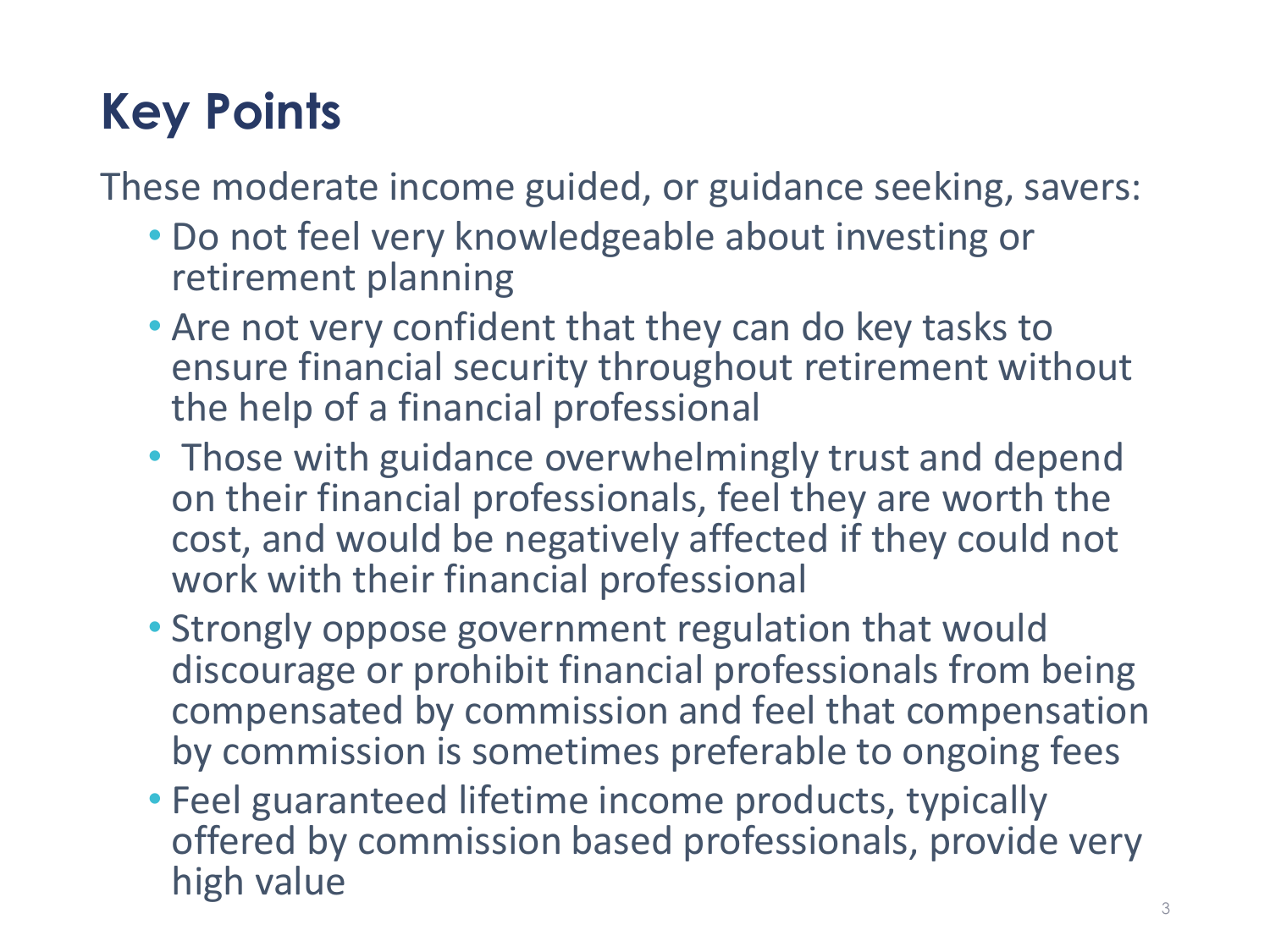**Financial Concerns**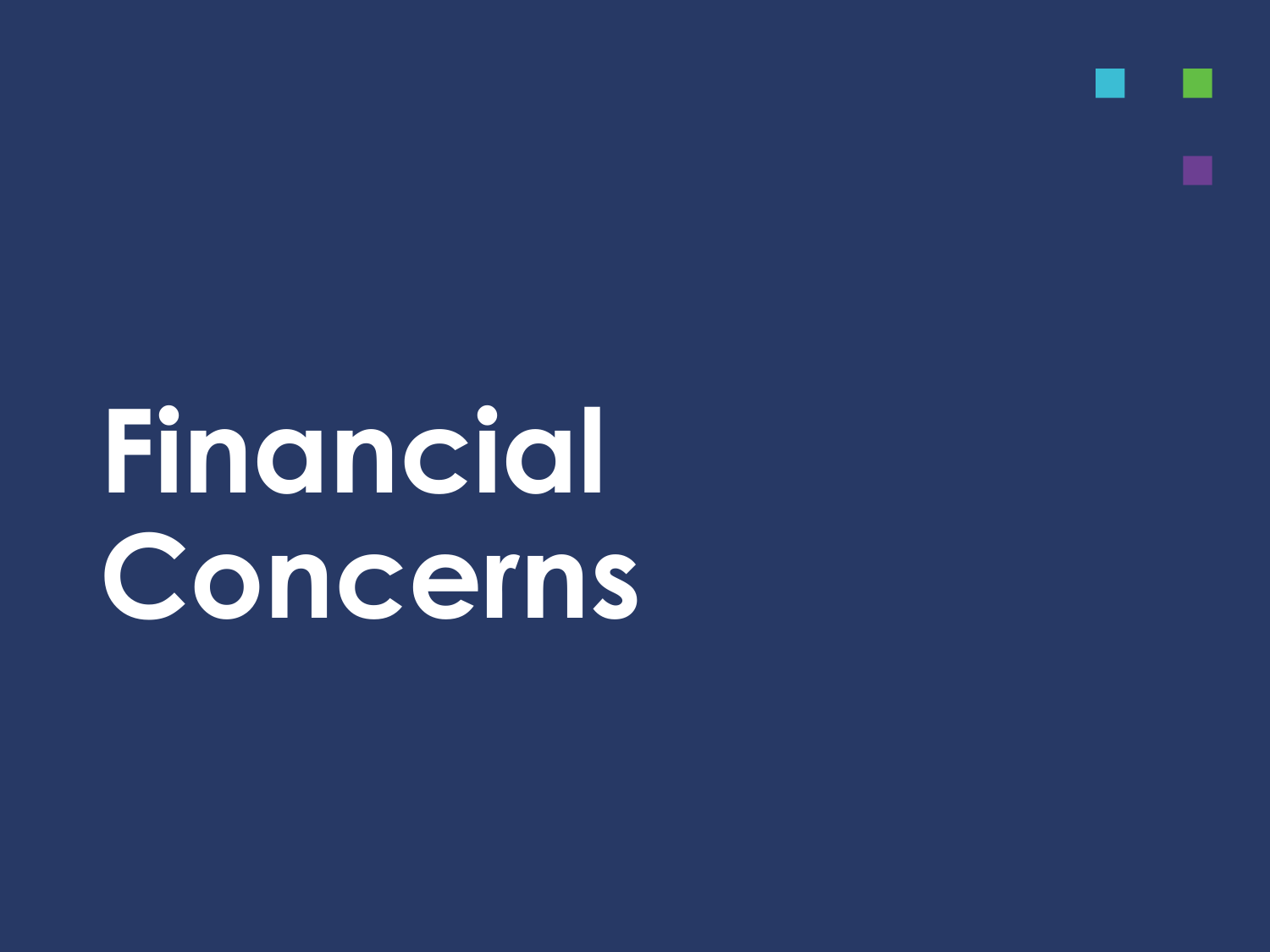### **Over half are at least very concerned about their future financial security.**



How concerned are you about your future financial security (after you retire)?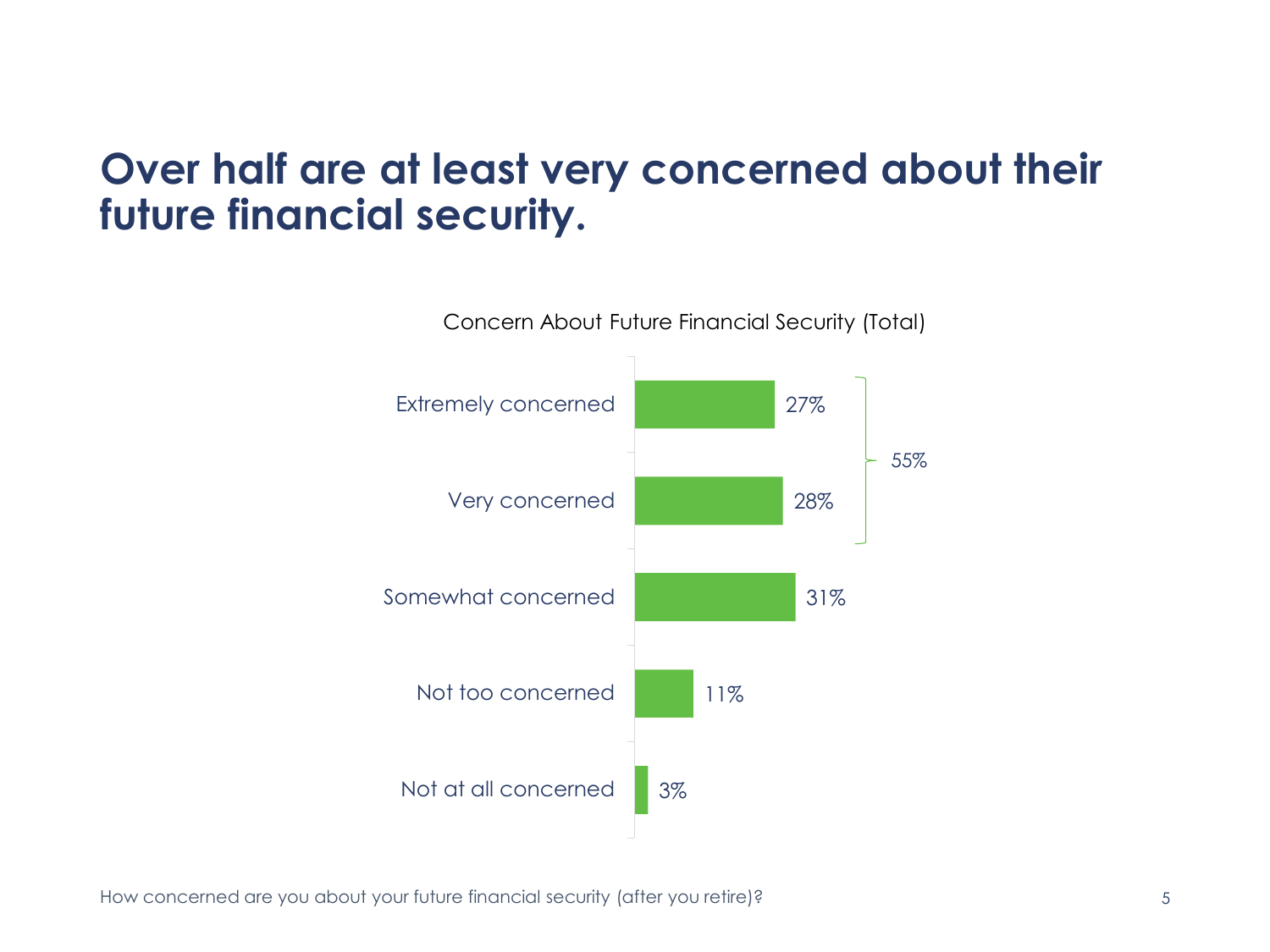## **Four in five claim they are not very knowledgeable about investing.**



How knowledgeable would you say you are about investing?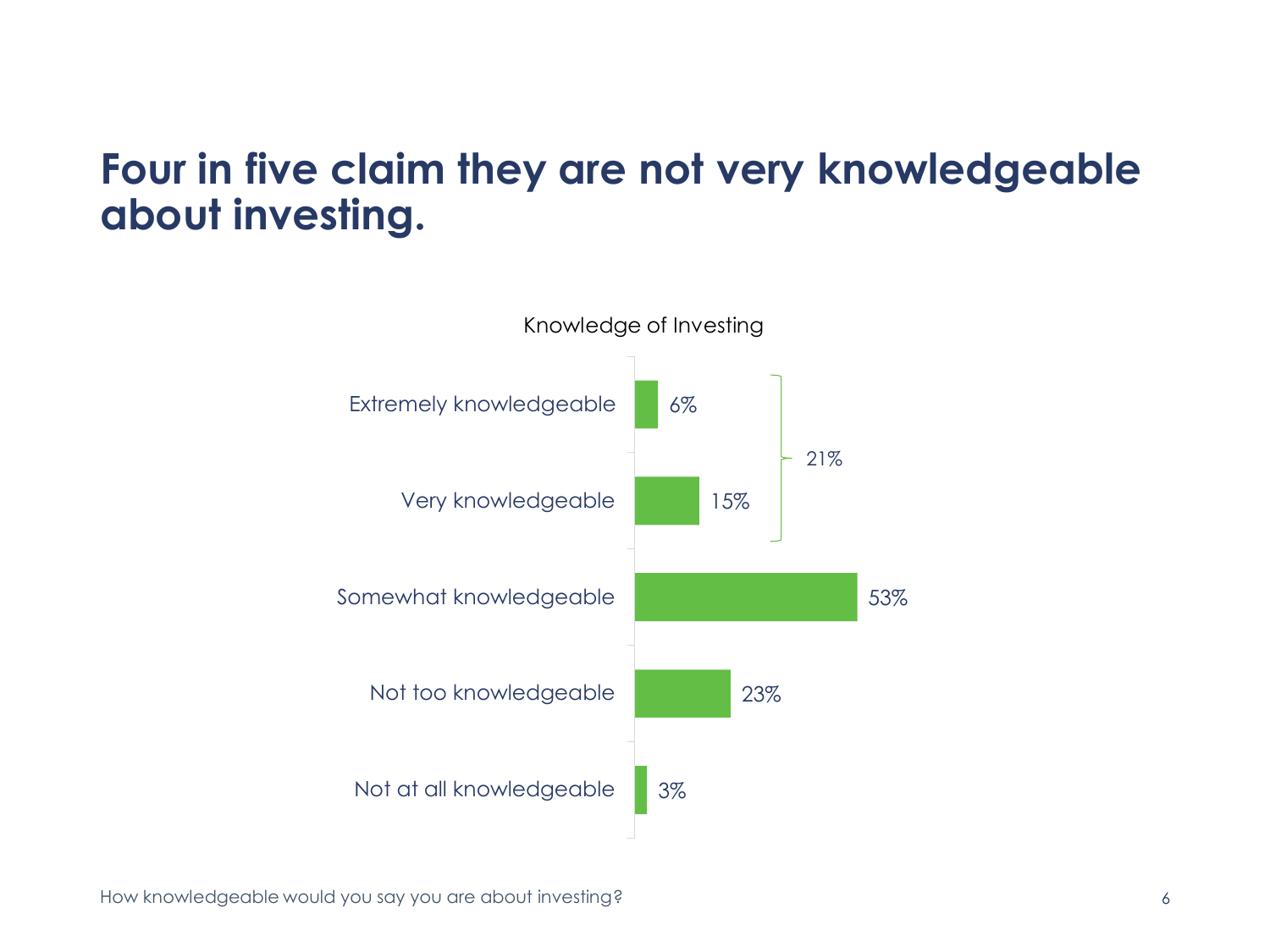## **Three in four are not very knowledgeable about planning financially for retirement.**



How knowledgeable would you say you are about planning financially for retirement?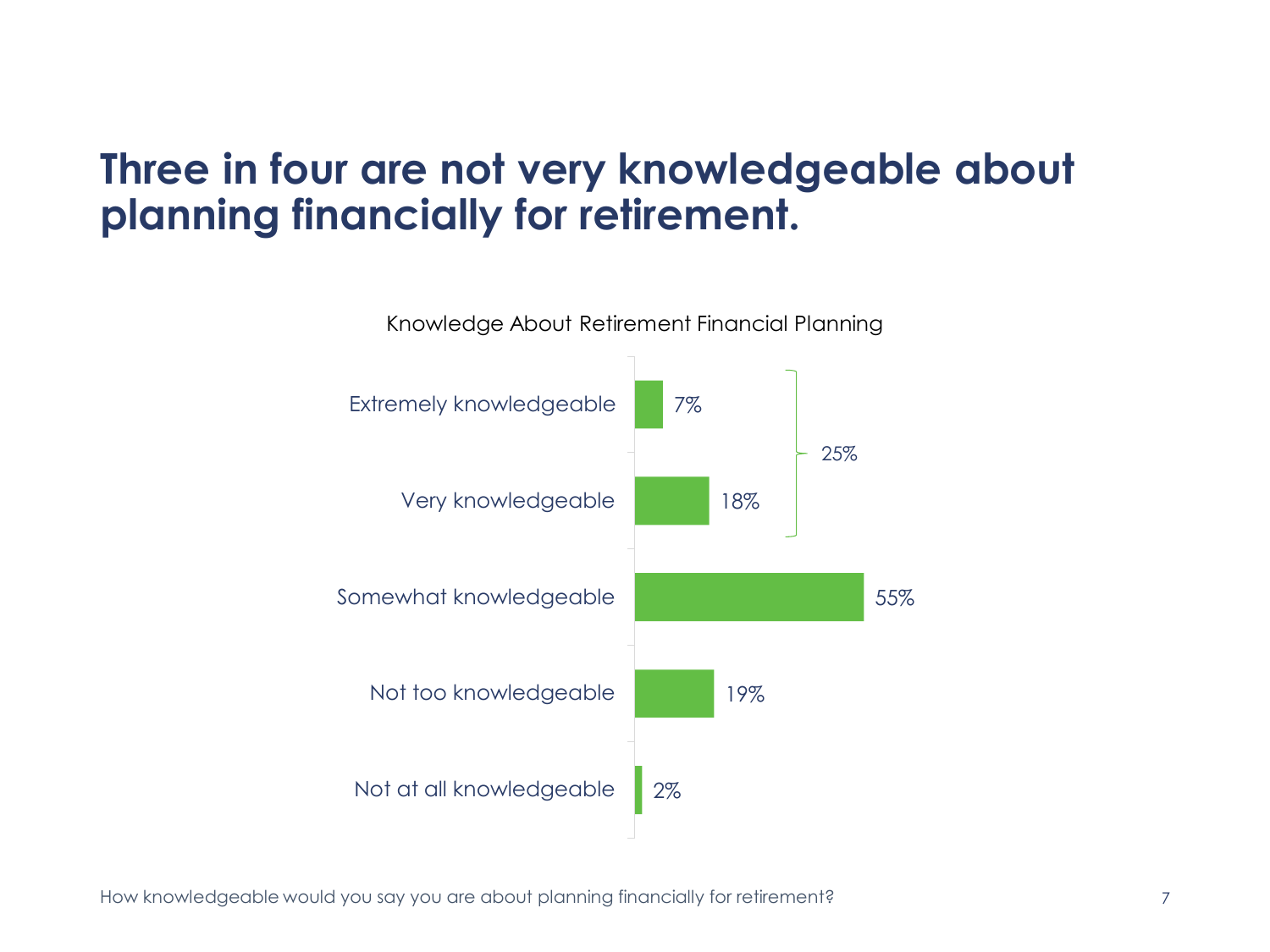#### **Three in four are not very capable in managing investments.**



How capable do you feel you are in managing your investments on your own?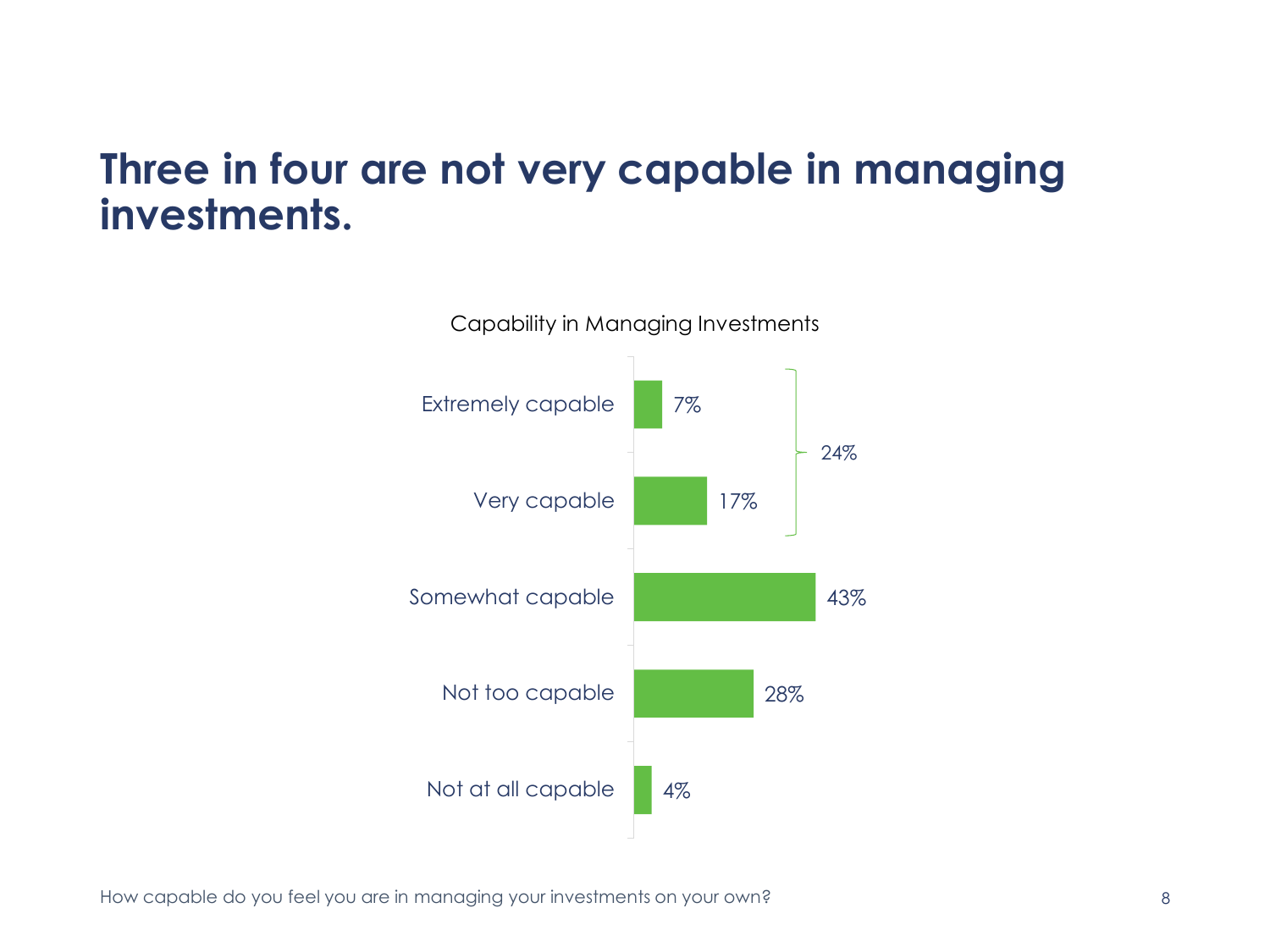**Value of a Financial Professional**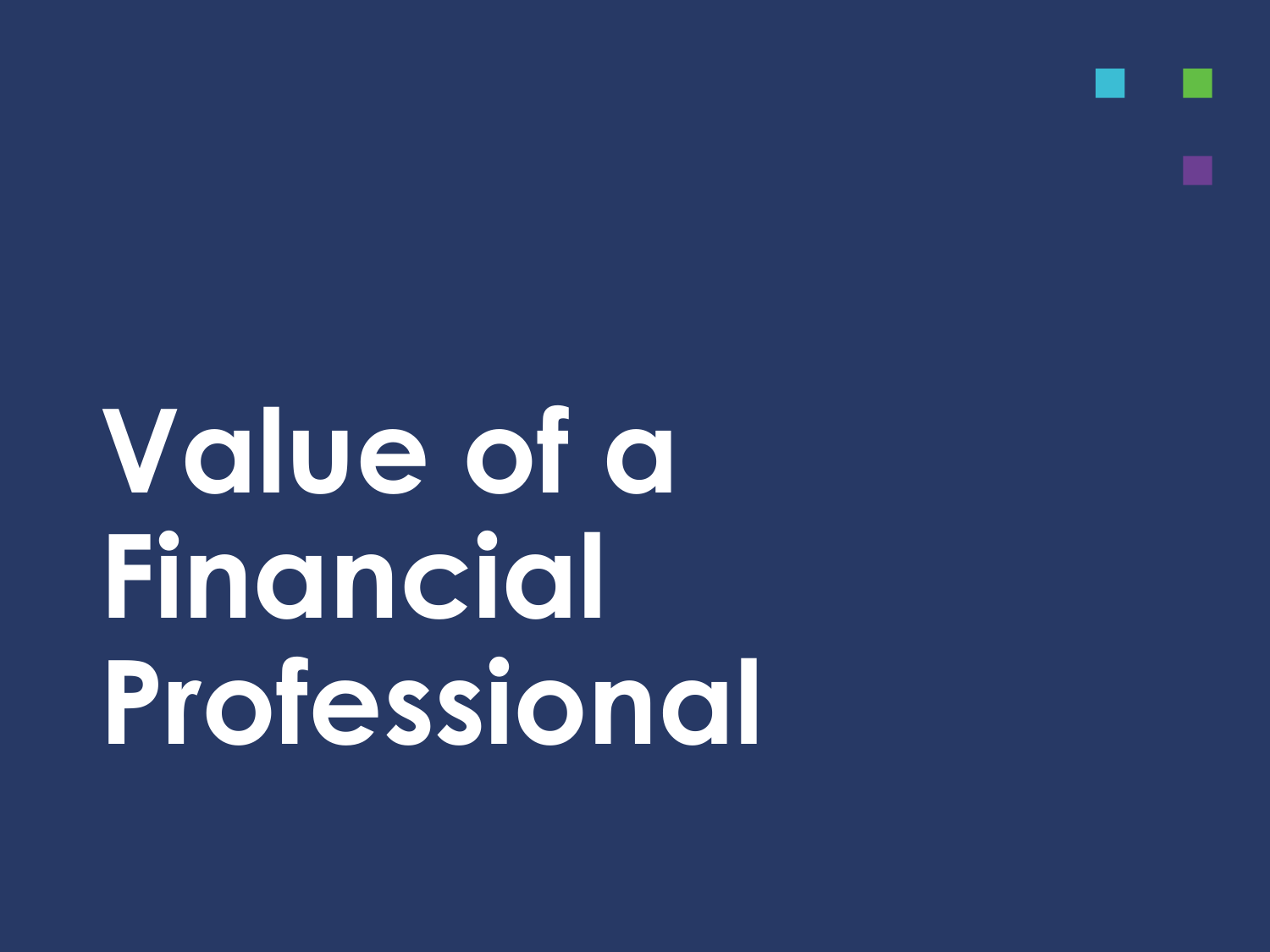#### **Only about one in ten are very confident that they can conduct different aspects of financial planning without the help of a financial professional.**

Ability Without Financial Professional



How confident are you in your ability to do the following without the help of a financial professional?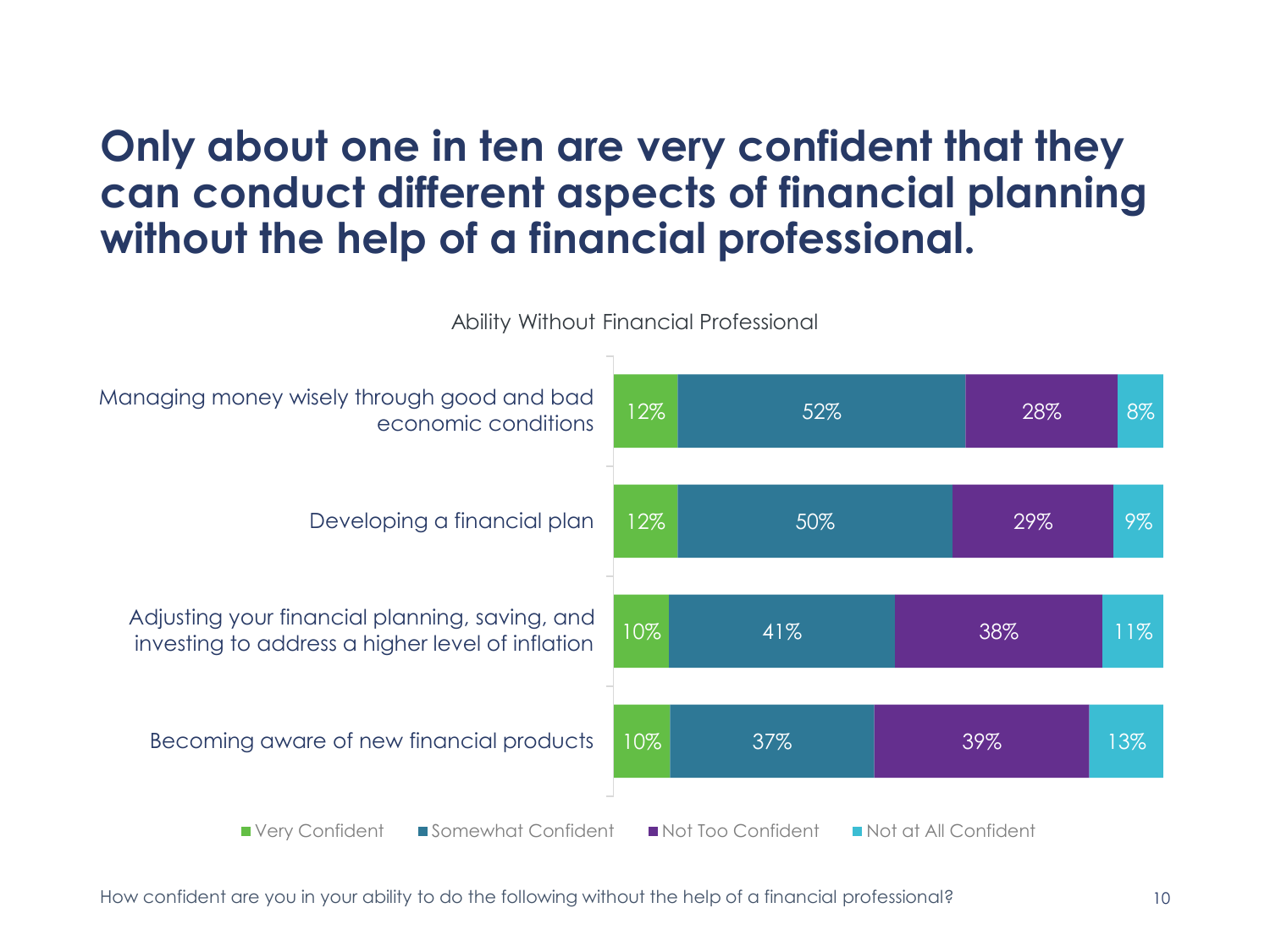#### **Six in seven say they have at least a** *somewhat great need* **for financial guidance from a professional.**



Need for Help From Financial Professional

How much of a need do you have to get financial guidance from a financial professional to help you make retirement savings decisions?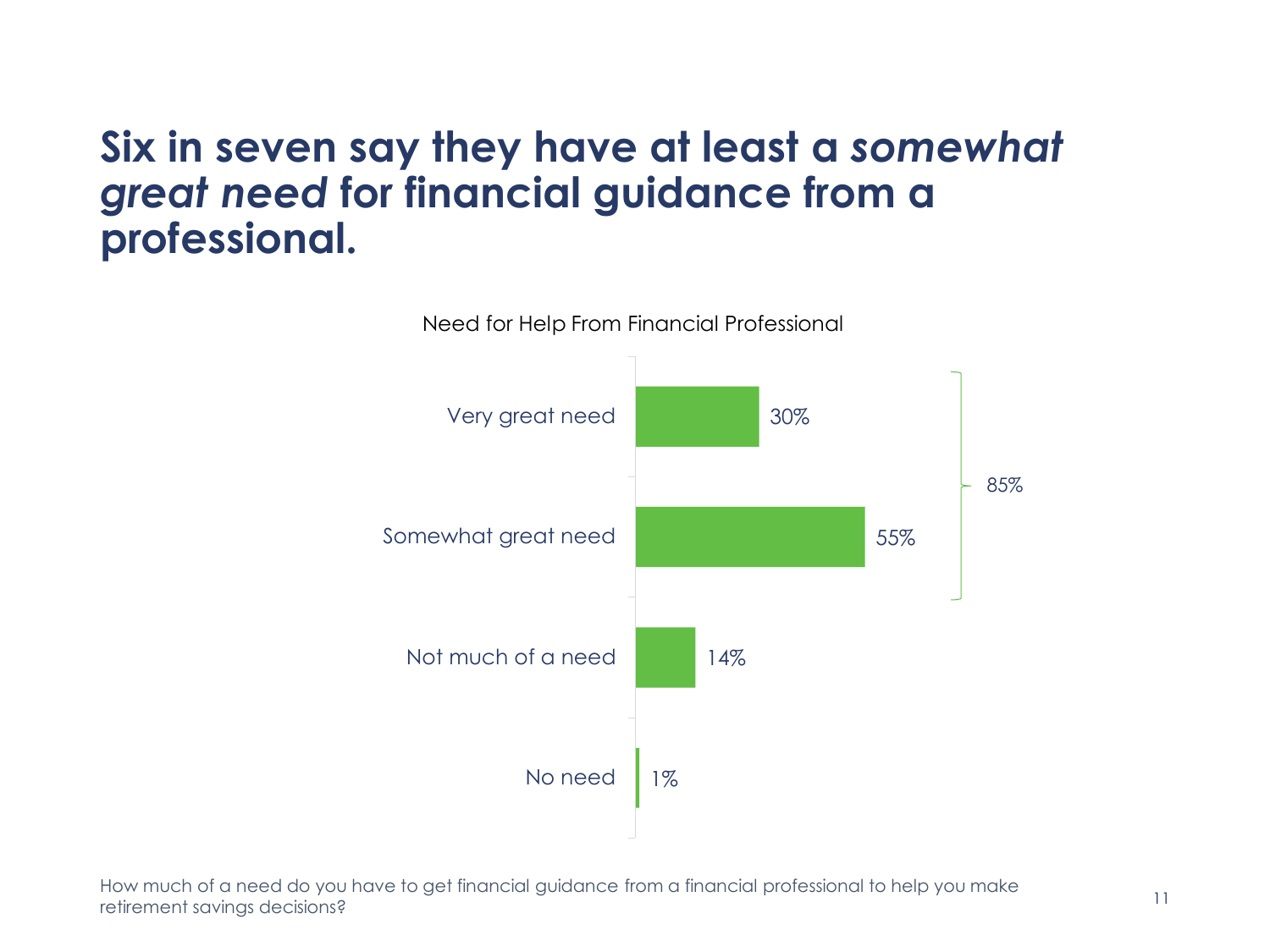#### **Those with a financial professional overwhelmingly trust that person.**

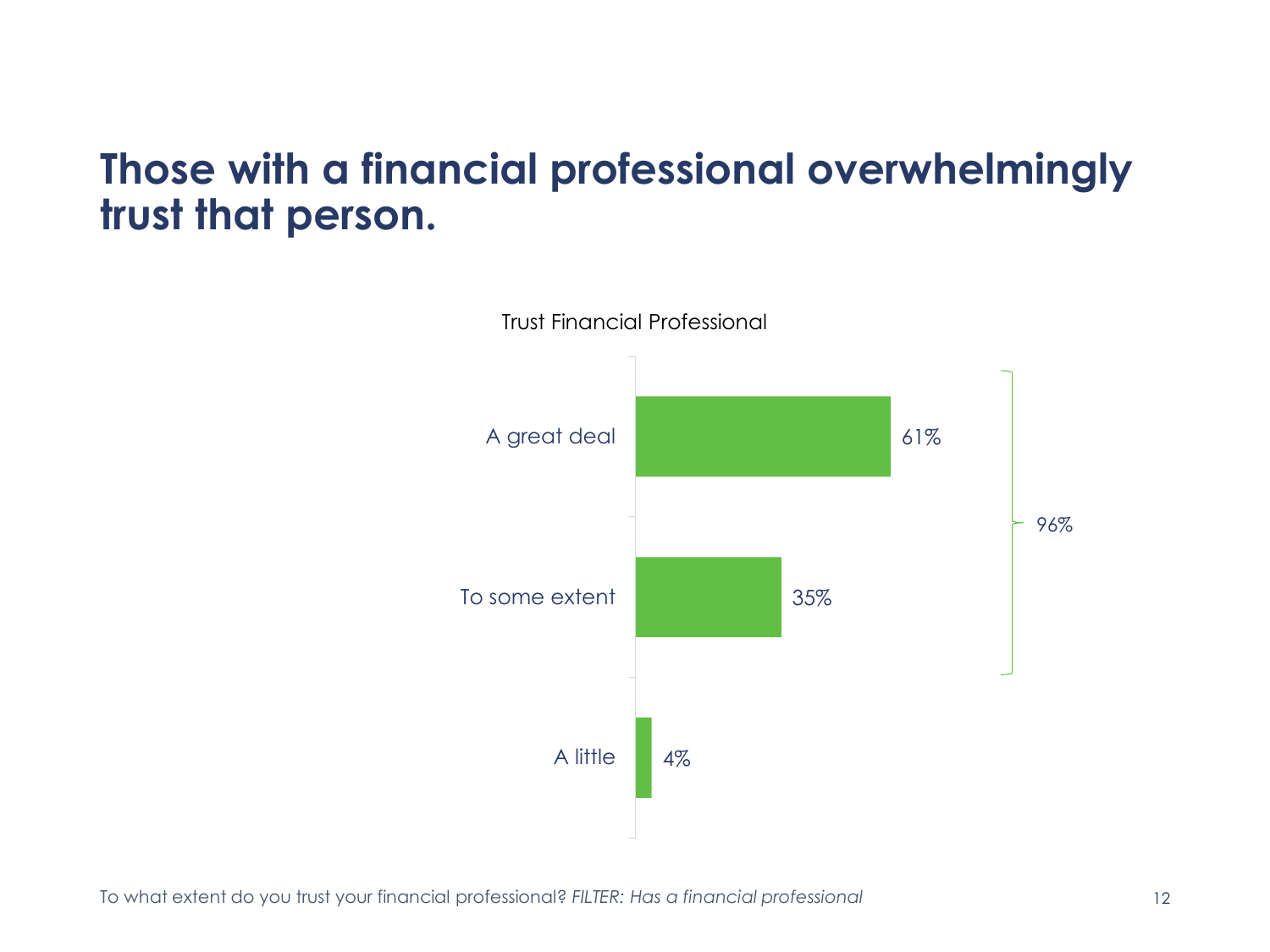#### **Nine in ten of those with a financial professional depend on that professional for retirement planning to at least some extent.**

Dependence on Financial Professional for Retirement Planning



To what extent do you depend on your financial professional for retirement planning? *FILTER: Has a financial professional*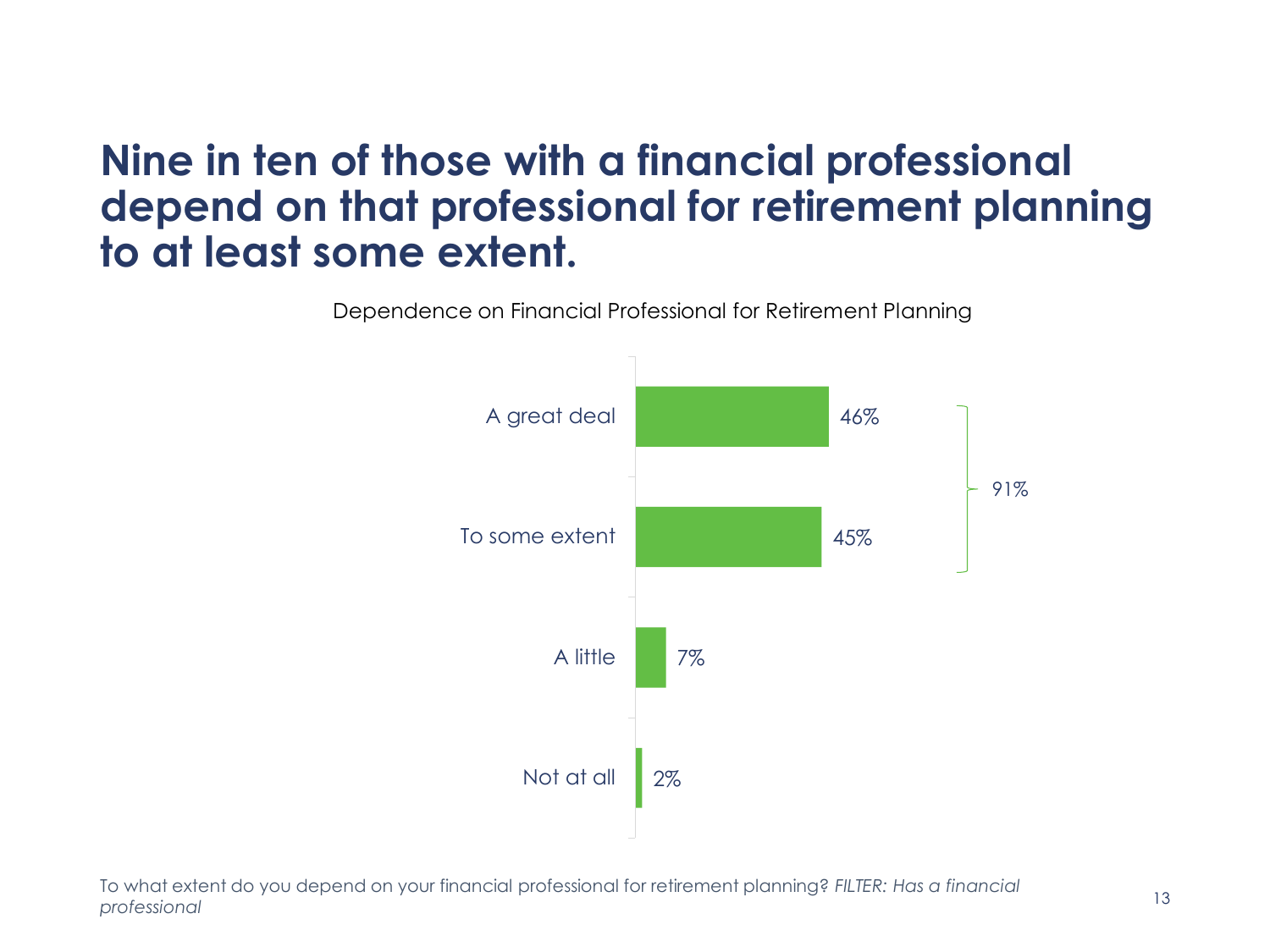## **Almost all those with a financial professional find their discussions with the professional valuable.**



Value of Discussions With Financial Professional

How valuable is it for you to be able to discuss financial and investment issues with your financial professional? *FILTER: Has a financial professional*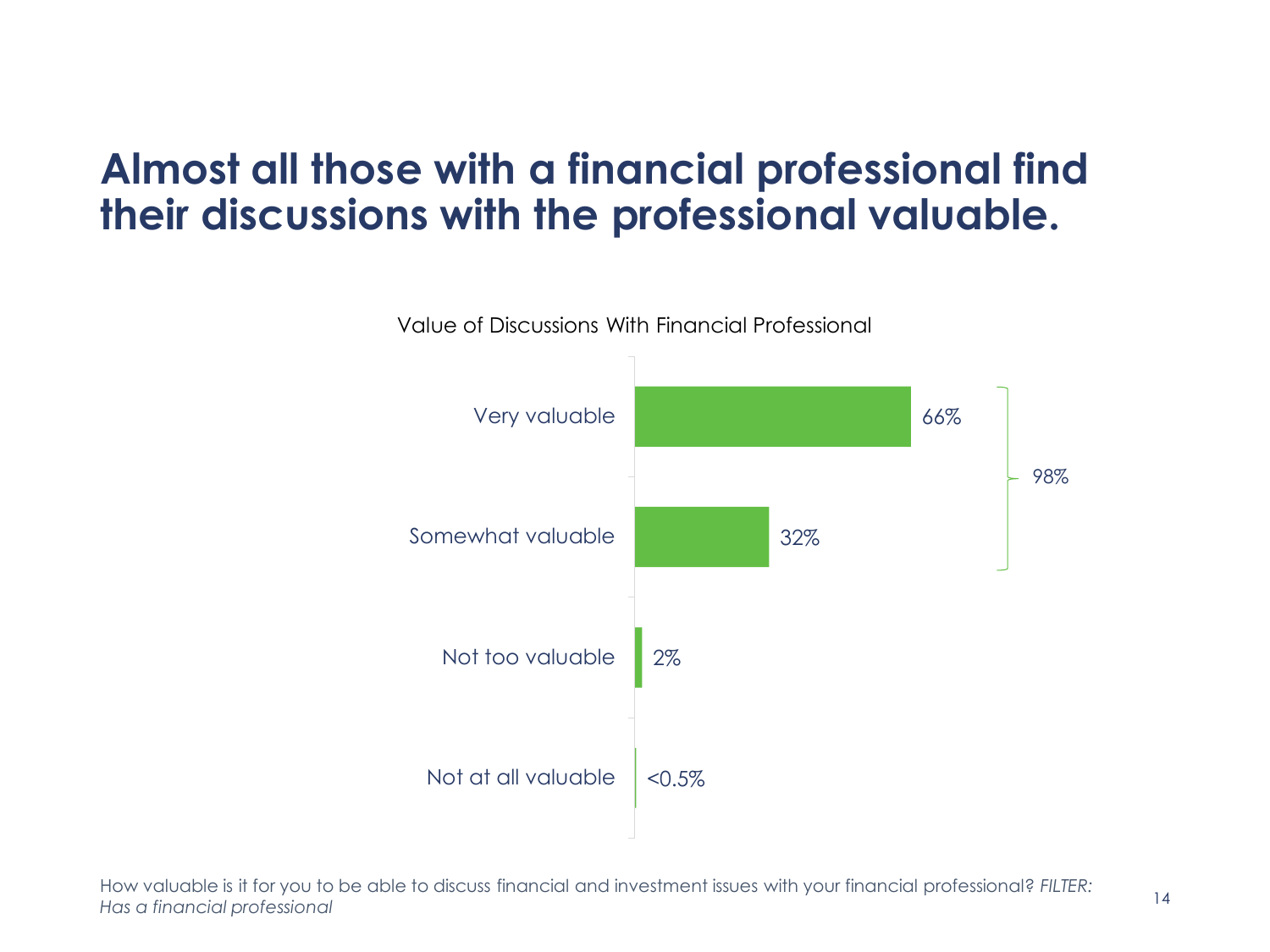#### **Over eight in ten believe they were helped to some extent with selecting investments and getting peace of mind with investments.**

Help From Financial Professional



To what extent do you believe your financial professional has helped you with the following objectives? *FILTER: Has a financial professional* <sup>15</sup>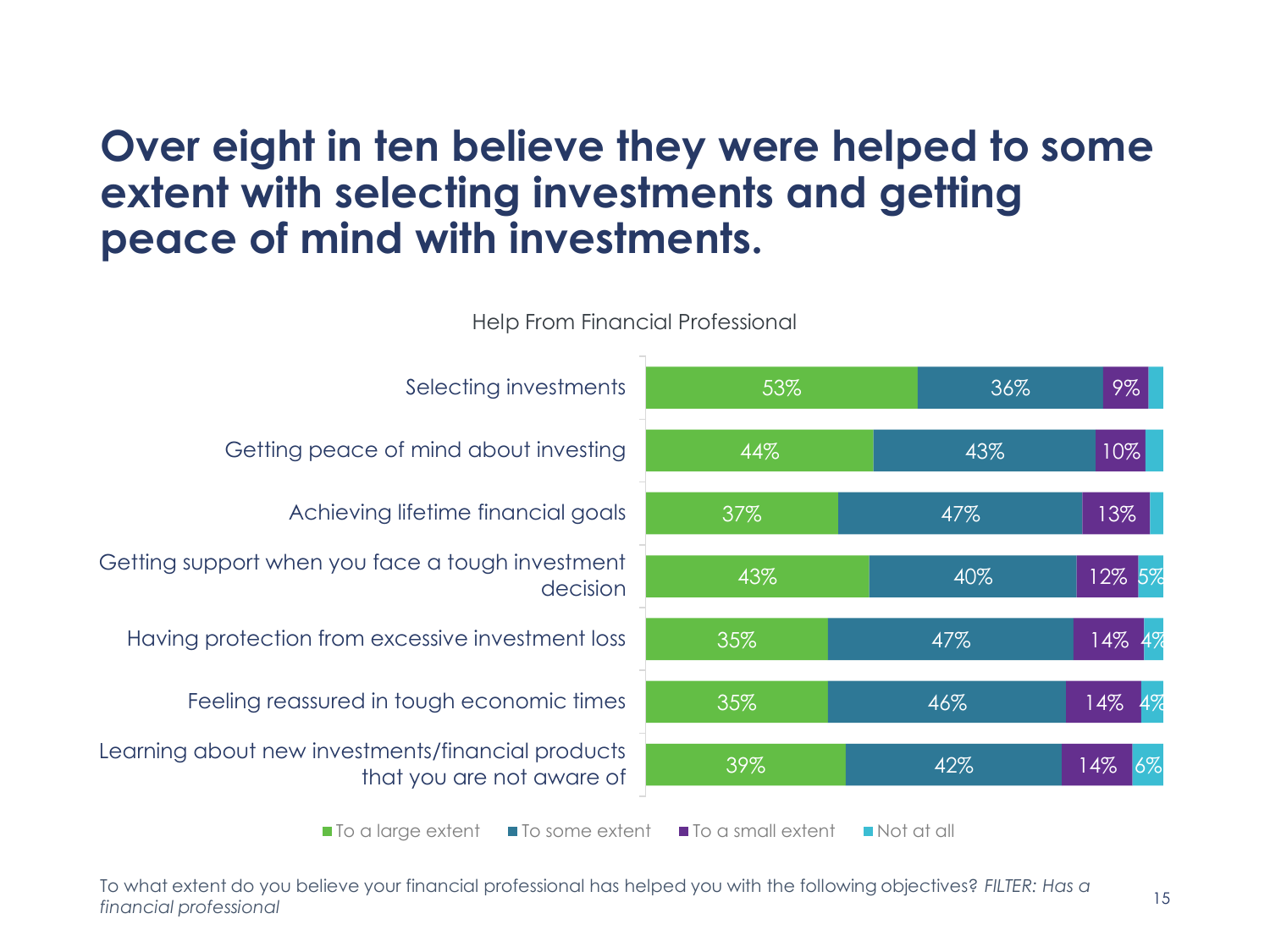### **Almost all without a financial professional feel that there are many important reasons to work with a financial professional.**

Importance of Reasons For Working With Financial Professional



How important are the following reasons for wanting to work with a financial professional? FILTER: *Does not have a financial professional* <sup>16</sup>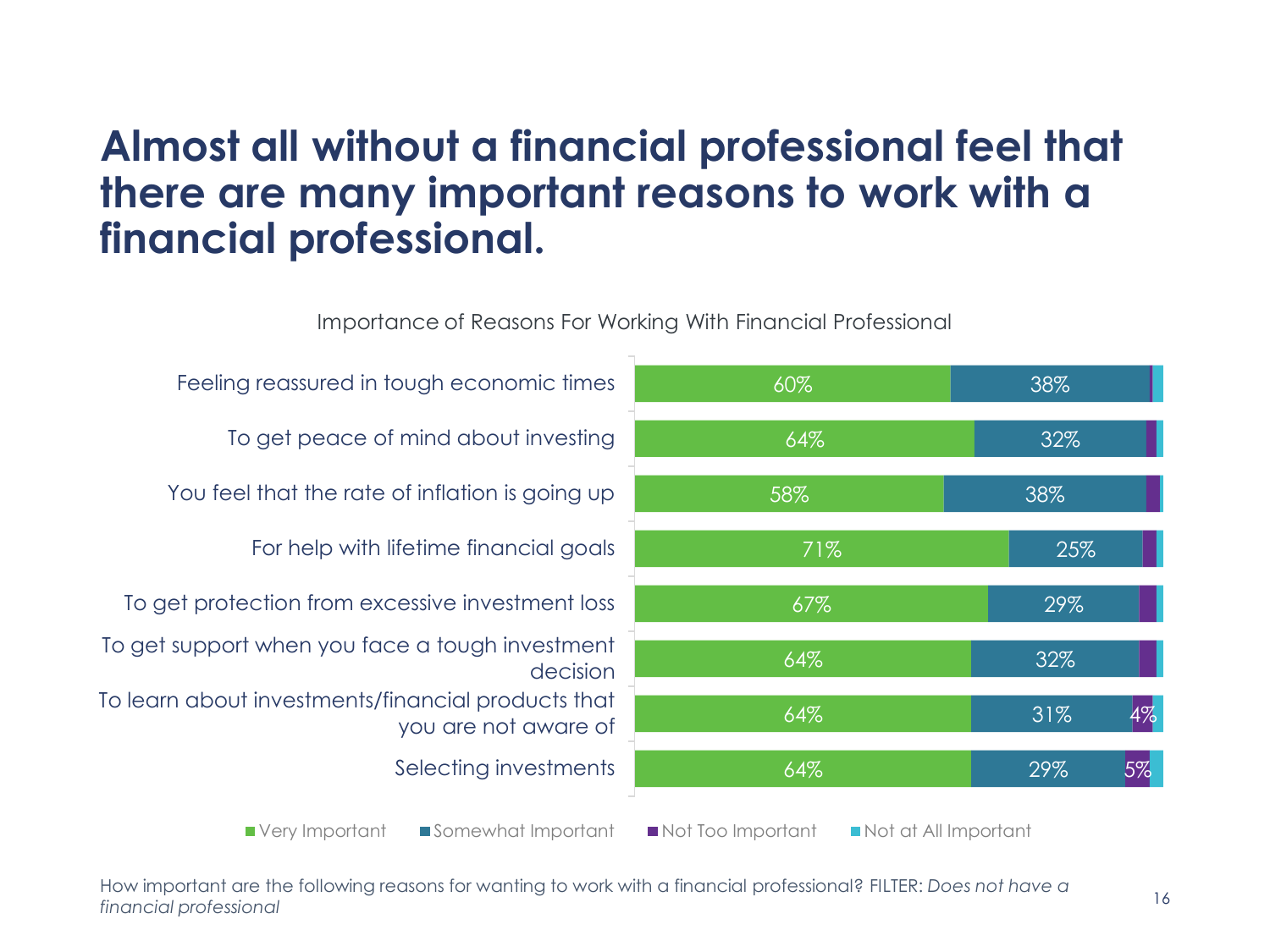#### **Nearly eight in ten of those with a financial professional believe their professional is worth the cost.**

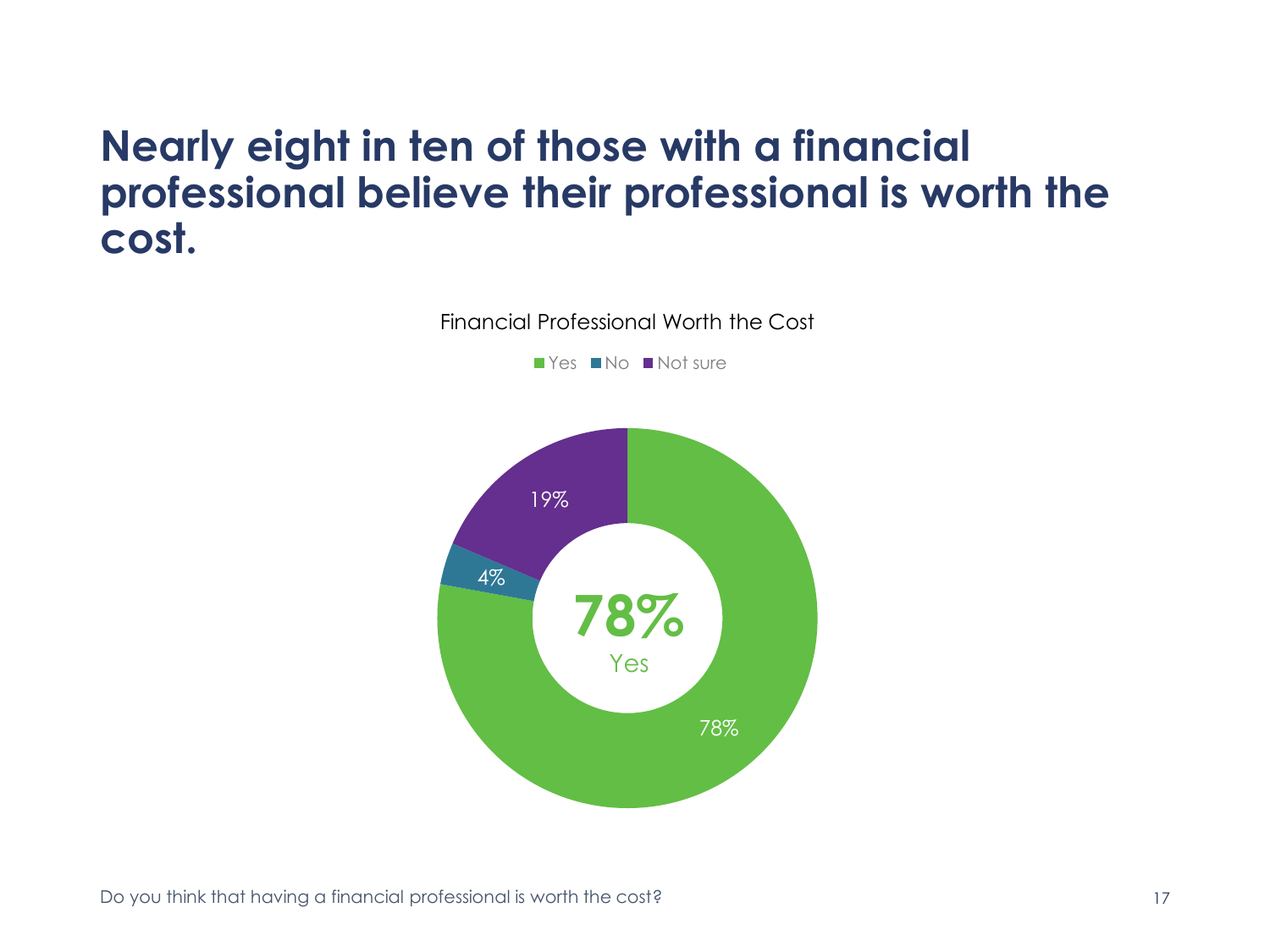**Viewpoints on Government Regulation and the Compensation of Financial Professionals**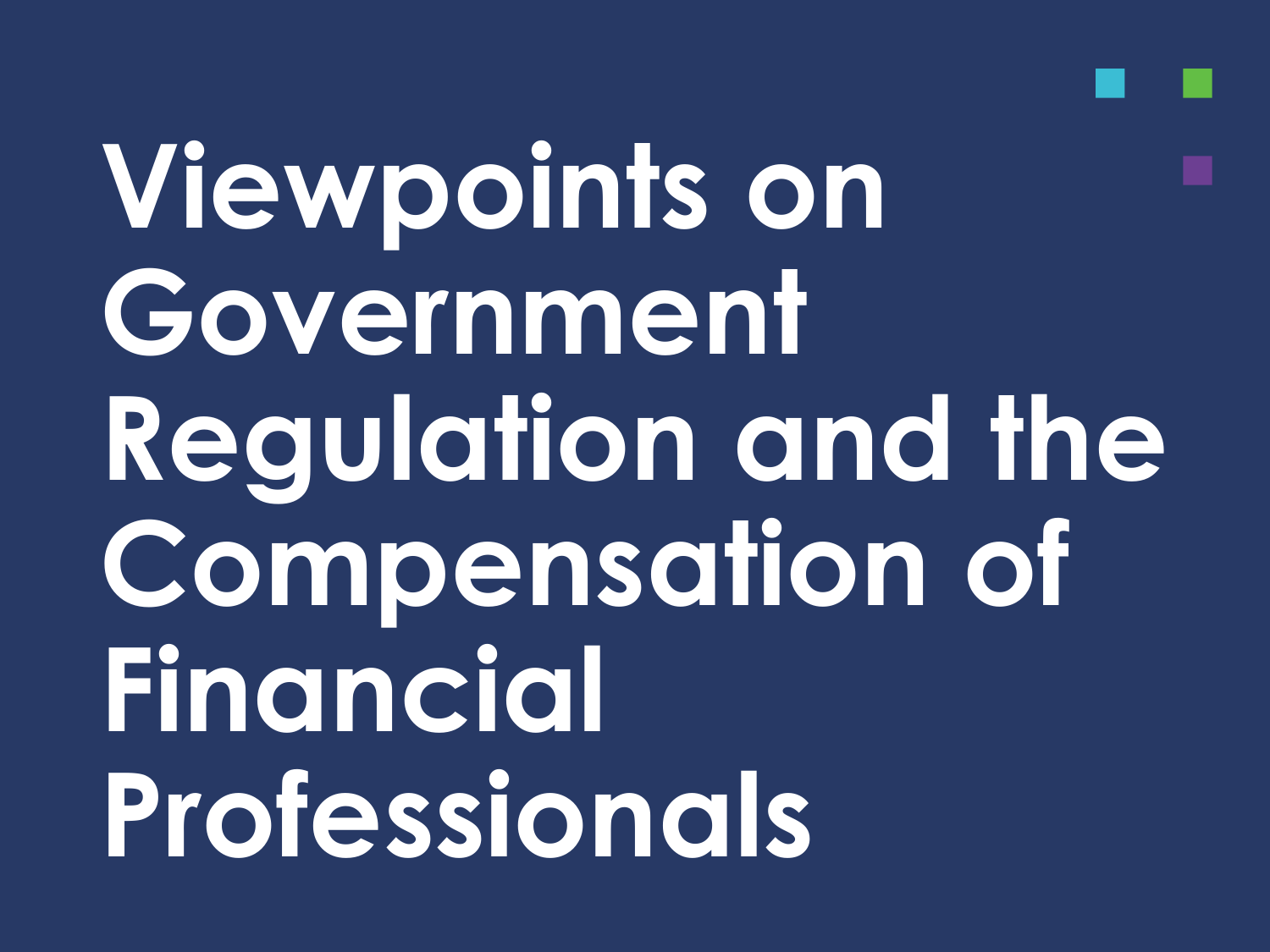#### **Only one in ten feel they would not be negatively impacted in each of four areas if they could not work with a financial professional.**

Impact of Not Working With Financial Professional



■ A very negative impact ■ A somewhat negative impact ■ Not too negative an impact ■ No negative impact

If you could not work with a financial professional what impact would it have on the following areas: 19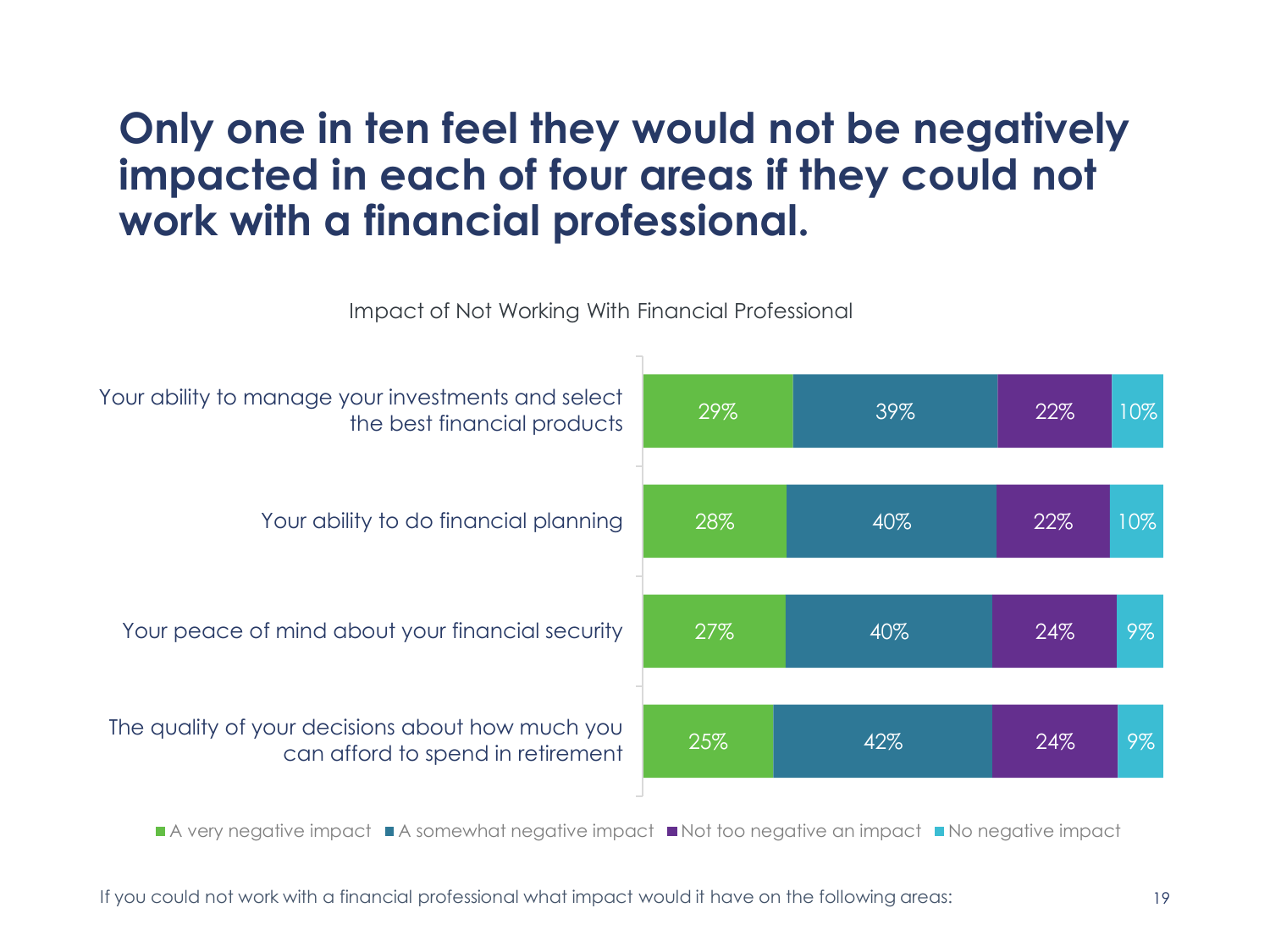#### **Nearly six in ten believe that when government regulators seek to dictate how professionals get paid, it usually does more harm than good.**

*"When government regulators seek to dictate how professionals get paid for the work they do for American consumers it usually does more harm than good."*



Please indicate the extent to which you agree or disagree with the following statements. a. When government regulators seek to dictate how professionals get paid for the work they do for American consumers it usually does more harm than good.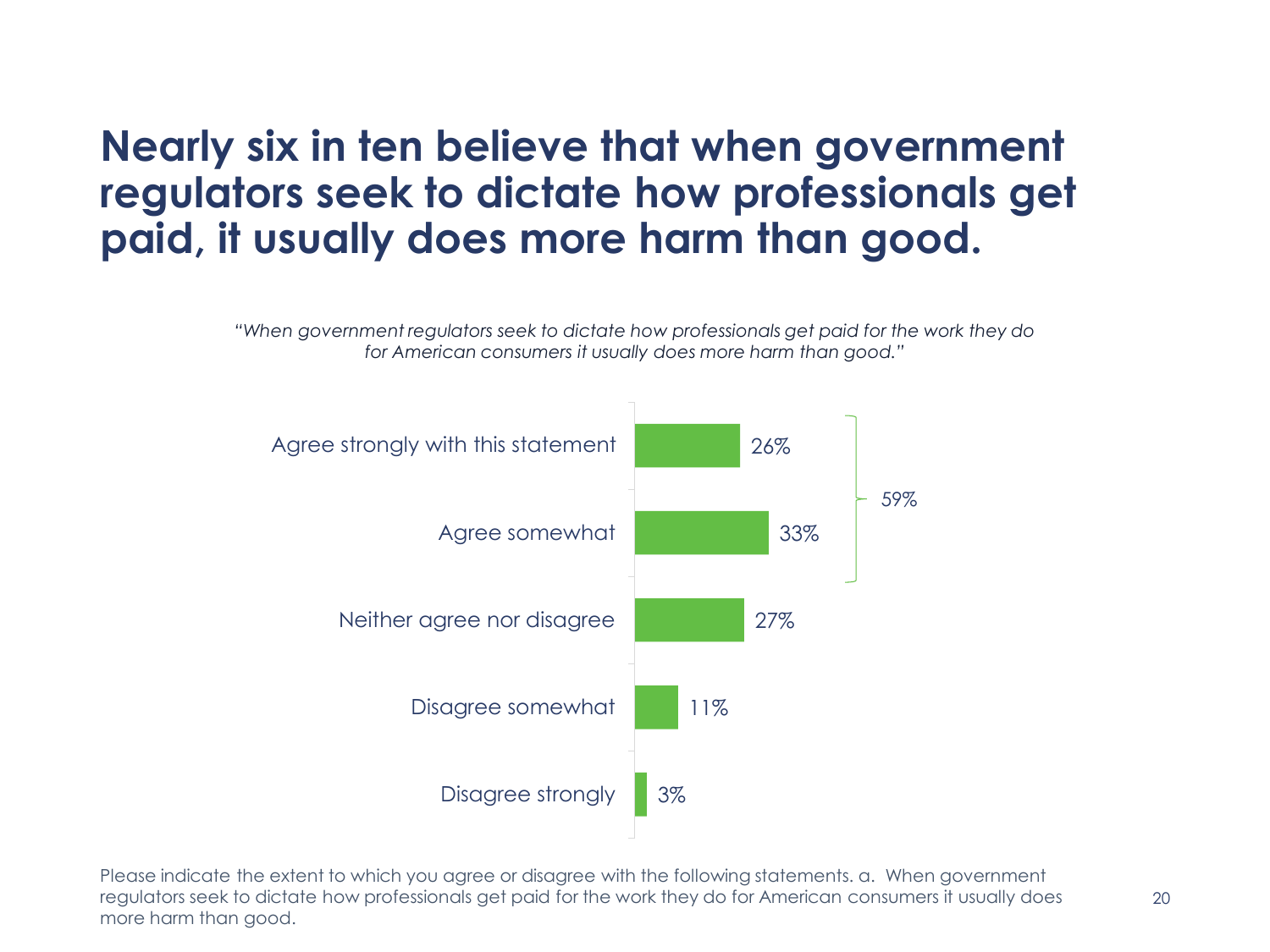#### **Four in five believe that people should have access to financial professionals paid in a variety of ways.**

*"People should have access to both financial professionals who get paid by commission and financial professionals who get paid by a fee."*



Please indicate the extent to which you agree or disagree with the following statements. b. People should have access to both financial professionals who get paid by commission and financial professionals who get paid by a fee.

21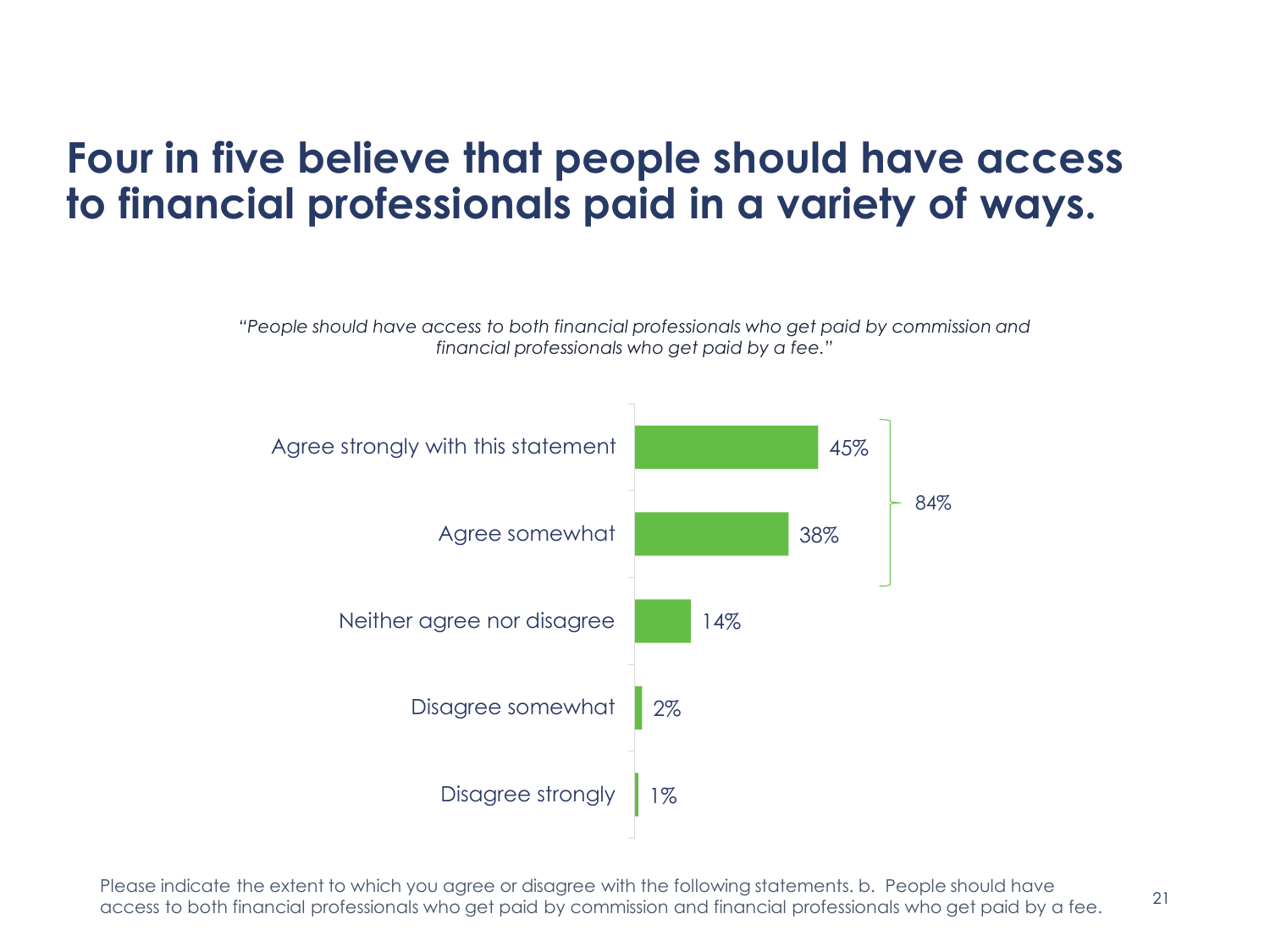#### **Seven in ten believe that in some cases it is preferable for a financial professional to be compensated by commission rather than by a fee for service.**

*"In some cases it is far better for people to pay their financial professional a commission rather than an annual fee."*



Please indicate the extent to which you agree or disagree with the following statements. c. In some cases it is far better for people to pay their financial professional a commission rather than an annual fee.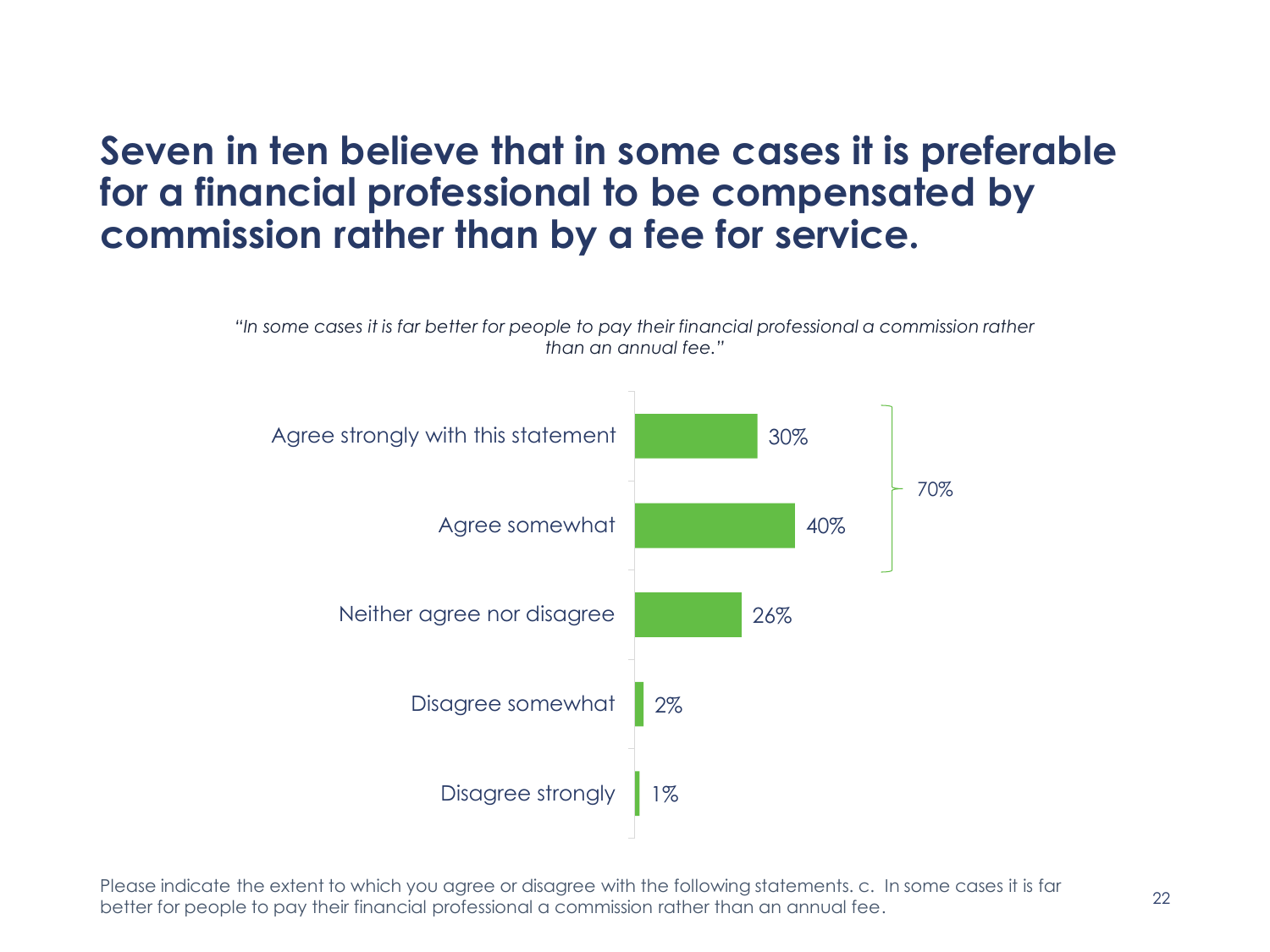# **Value of Guaranteed Lifetime Income**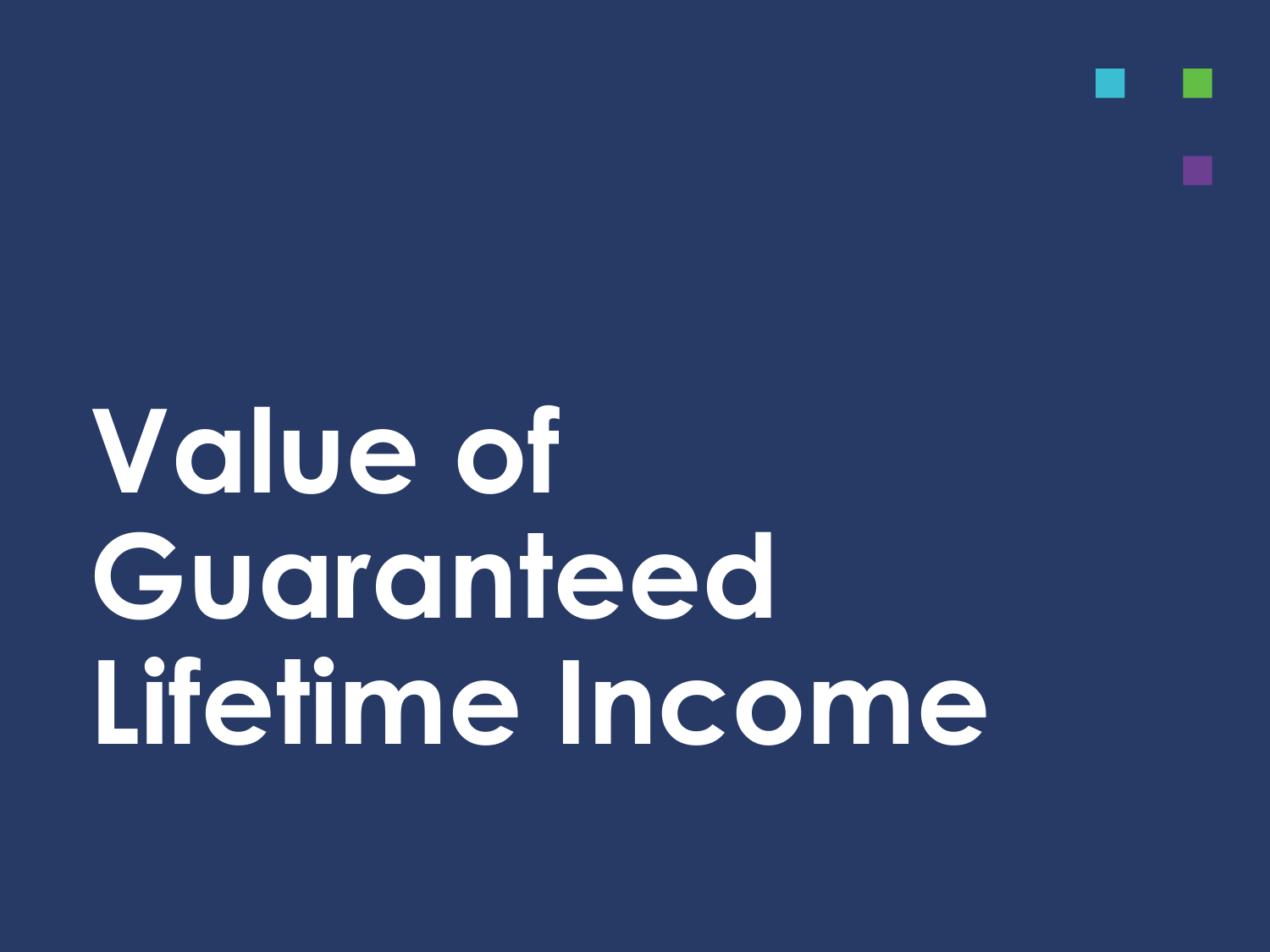#### **Seven in ten view guaranteed lifetime income products as a very valuable addition to Social Security.**



How valuable would you say it is for someone who is retired to start getting monthly income for life from a guaranteed lifetime income product in addition to monthly income for life from Social Security?